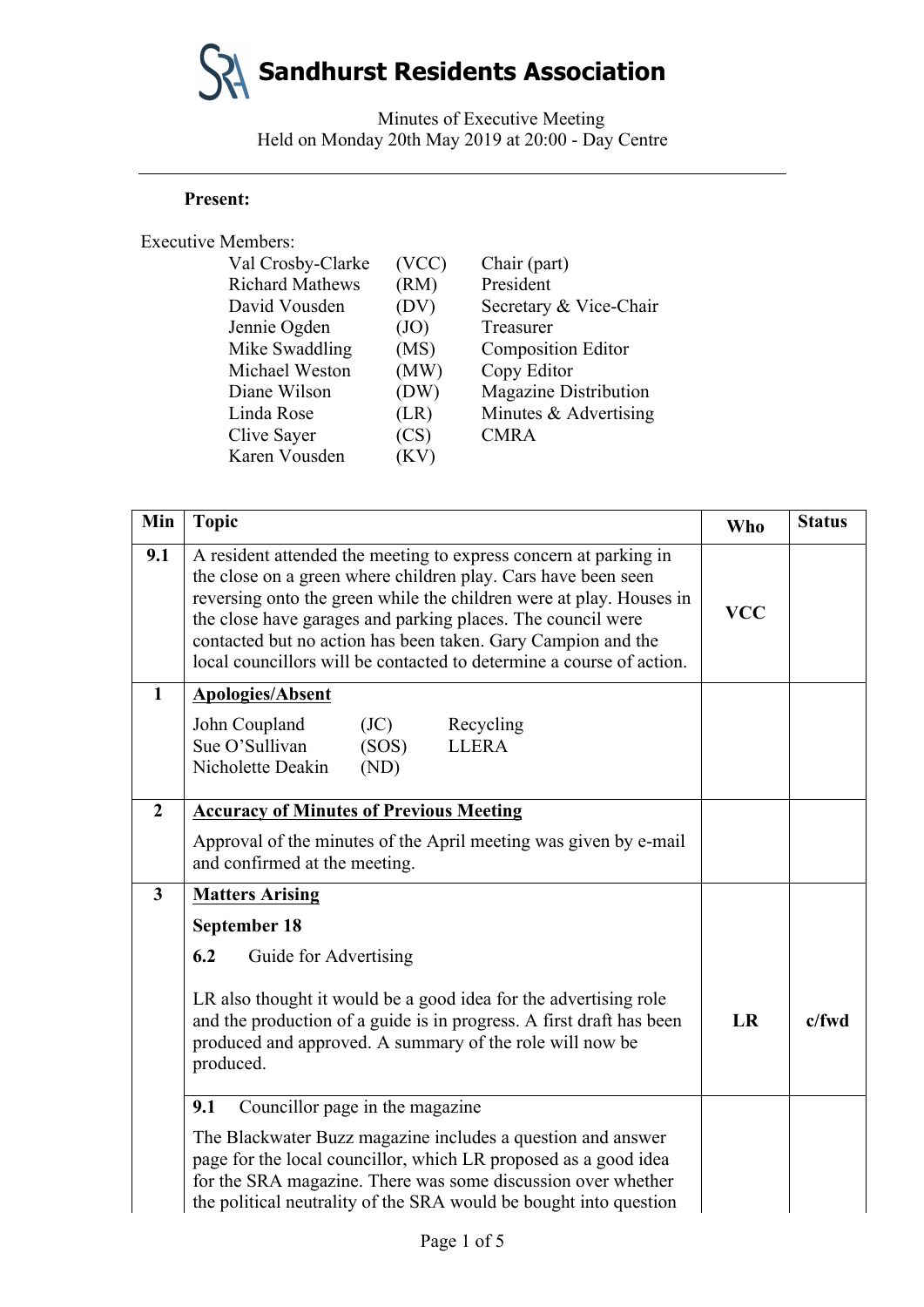# Minutes of Executive Meeting Held on Monday 20th May 2019 at 20:00 - Day Centre

| Min | <b>Topic</b>                                                                                                                                                                                                                                                                                                                                                                                                                  | <b>Who</b> | <b>Status</b> |
|-----|-------------------------------------------------------------------------------------------------------------------------------------------------------------------------------------------------------------------------------------------------------------------------------------------------------------------------------------------------------------------------------------------------------------------------------|------------|---------------|
|     | but the general opinion was that elected representatives answering<br>queries would not affect this.                                                                                                                                                                                                                                                                                                                          |            |               |
|     | The subject was discussed at the Town Council meeting held in<br>March and more details on how the page would work are to be<br>provided.                                                                                                                                                                                                                                                                                     | LR         | $c$ /fwd      |
|     | <b>November 18</b>                                                                                                                                                                                                                                                                                                                                                                                                            |            |               |
|     | 9.2<br>Rose & Crown development                                                                                                                                                                                                                                                                                                                                                                                               |            |               |
|     | Objections to the development of two houses behind the Rose $\&$<br>Crown pub, with access through the pub car park have to be<br>submitted by 31 <sup>st</sup> January. If the planning permission is refused it<br>is possible that the owners will close the pub and sell the land for<br>development.                                                                                                                     |            |               |
|     | Regulars formed an action group, who successfully gained an<br>Asset of Community Value on part of the pub, supported by over<br>120 people. BFC have excluded the building plots and right of<br>way through the car park from the ACV, which unfortunately<br>allowed the application to proceed. The first application attracted 8<br>objections and was refused because of pedestrian safety concerns<br>in the car park. | RM         | $c$ /fwd      |
|     | A second application has been submitted showing a footpath round<br>the edge of the car park and parking alongside the pub building re-<br>aligned. The Rose and Crown is to be retained but with only 30%<br>of the beer garden and 6 fewer parking spaces. This has received<br>72 objections to date.                                                                                                                      |            |               |
|     | The planning meeting held on $17th$ April deferred a decision until<br>after the local elections.                                                                                                                                                                                                                                                                                                                             |            |               |
|     | <b>February 19</b>                                                                                                                                                                                                                                                                                                                                                                                                            |            |               |
|     | 9.1<br>Horseshoe Lake development                                                                                                                                                                                                                                                                                                                                                                                             |            |               |
|     | VCC, DV, KV and JO attended a meeting held on 12th February<br>regarding the proposals for the development of a country park at<br>Horseshoe Lake. The development has not yet been approved, but<br>permission has been given to apply for planning permission.<br>Concerns were expressed at the meeting about the access road to<br>the site. Links to further details can be found on the SRA<br>Facebook page.           | <b>DV</b>  |               |
|     | Complaints about the development cannot be registered until the<br>planning application is raised on the register, although it was noted<br>that BFC have begun advertising for staff for the new facility.                                                                                                                                                                                                                   |            |               |
|     | From comments on We Love Sandhurst, the general opinion is that                                                                                                                                                                                                                                                                                                                                                               |            |               |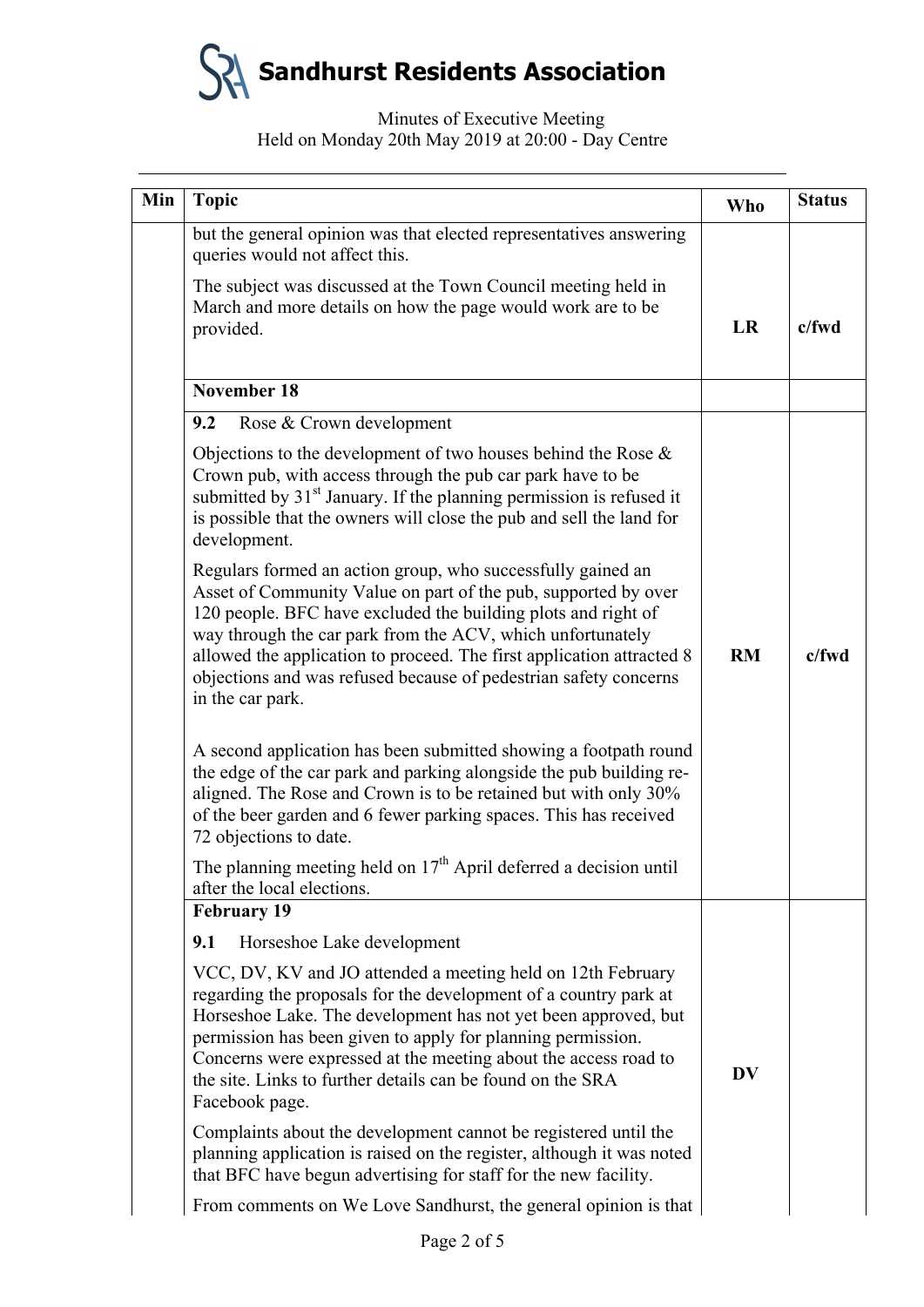# Minutes of Executive Meeting Held on Monday 20th May 2019 at 20:00 - Day Centre

| Min | <b>Topic</b>                                                                                                                                                                                                                                                                                                                                                                                                                                                                                                                                                                                                                                                                                                                                                                                                                                                                                                                                                                                                                                                                                                                                                                                                                                                                                                                                                                                                      | <b>Who</b> | <b>Status</b> |
|-----|-------------------------------------------------------------------------------------------------------------------------------------------------------------------------------------------------------------------------------------------------------------------------------------------------------------------------------------------------------------------------------------------------------------------------------------------------------------------------------------------------------------------------------------------------------------------------------------------------------------------------------------------------------------------------------------------------------------------------------------------------------------------------------------------------------------------------------------------------------------------------------------------------------------------------------------------------------------------------------------------------------------------------------------------------------------------------------------------------------------------------------------------------------------------------------------------------------------------------------------------------------------------------------------------------------------------------------------------------------------------------------------------------------------------|------------|---------------|
|     | a natural local countryside amenity will be ruined for the sake of<br>the council budget.                                                                                                                                                                                                                                                                                                                                                                                                                                                                                                                                                                                                                                                                                                                                                                                                                                                                                                                                                                                                                                                                                                                                                                                                                                                                                                                         |            |               |
|     | The planning application is still not on the register.                                                                                                                                                                                                                                                                                                                                                                                                                                                                                                                                                                                                                                                                                                                                                                                                                                                                                                                                                                                                                                                                                                                                                                                                                                                                                                                                                            |            |               |
|     | March19                                                                                                                                                                                                                                                                                                                                                                                                                                                                                                                                                                                                                                                                                                                                                                                                                                                                                                                                                                                                                                                                                                                                                                                                                                                                                                                                                                                                           |            |               |
|     | 9.1<br>Devil's Highway                                                                                                                                                                                                                                                                                                                                                                                                                                                                                                                                                                                                                                                                                                                                                                                                                                                                                                                                                                                                                                                                                                                                                                                                                                                                                                                                                                                            |            |               |
|     | Concern was expressed by SOS regarding parking arrangements to<br>access the Devil's Highway.<br>The Crown Estate has put freeway signs at the Muzzy's kebab van<br>car parking area, and parking wardens issue tickets to any car<br>parked in front of these signs, although they are a significant<br>distance from the main road and do not interfere with traffic.<br>The lane by the Dive shop in Crowthorne leads to a car park.<br>BFBC own the lane, which is classed as a bridleway and leads to a<br>car park, which is owned by the Crown Estate. The Crown Estate<br>want to close the car park. BFBC are helping them to their wish by<br>leaving the maintenance of the lane in such a poor state that it is<br>unsuitable for vehicles.<br>Although these accesses are in Crowthorne the area is used by<br>many Sandhurst residents for dog walking, rambling, mountain<br>biking and is a popular local countryside area.<br>SOS has emailed the Crown Estate, but has received no reply,<br>despite an assurance of a 5 working day response time.<br>The Crown Estate's attitude is becoming very officious and<br>parking wardens can be deeply unpleasant if approached, and this<br>is limiting access to a valued local amenity.<br>Steven Chown, Head of Parks & Countryside for BFBC, has been<br>contacted but made no comment.<br>A letter will be drafted by DV with SOS' agreement. | <b>SOS</b> | c/fwd         |
|     | Laundry Lane<br>9.2                                                                                                                                                                                                                                                                                                                                                                                                                                                                                                                                                                                                                                                                                                                                                                                                                                                                                                                                                                                                                                                                                                                                                                                                                                                                                                                                                                                               |            |               |
|     | The references to access the Land Registry entry for the land by<br>Laundry Lane have been obtained, and the plans can be printed at<br>a cost of £6.00, which was approved.                                                                                                                                                                                                                                                                                                                                                                                                                                                                                                                                                                                                                                                                                                                                                                                                                                                                                                                                                                                                                                                                                                                                                                                                                                      | <b>LR</b>  | <b>Closed</b> |
|     | CMRA has paid the fee and will discuss the results at its next<br>meeting.                                                                                                                                                                                                                                                                                                                                                                                                                                                                                                                                                                                                                                                                                                                                                                                                                                                                                                                                                                                                                                                                                                                                                                                                                                                                                                                                        |            |               |
|     | April 19                                                                                                                                                                                                                                                                                                                                                                                                                                                                                                                                                                                                                                                                                                                                                                                                                                                                                                                                                                                                                                                                                                                                                                                                                                                                                                                                                                                                          |            |               |
|     | Magazine Obituaries<br>6.1                                                                                                                                                                                                                                                                                                                                                                                                                                                                                                                                                                                                                                                                                                                                                                                                                                                                                                                                                                                                                                                                                                                                                                                                                                                                                                                                                                                        |            |               |
|     | Details for the obituaries in the next edition to be obtained from<br>VCC and MW.                                                                                                                                                                                                                                                                                                                                                                                                                                                                                                                                                                                                                                                                                                                                                                                                                                                                                                                                                                                                                                                                                                                                                                                                                                                                                                                                 | <b>MS</b>  | <b>Closed</b> |
|     | <b>AGM</b> Speaker<br>9.1<br>The date of the AGM has been confirmed as 15 <sup>th</sup> July. Suggestions                                                                                                                                                                                                                                                                                                                                                                                                                                                                                                                                                                                                                                                                                                                                                                                                                                                                                                                                                                                                                                                                                                                                                                                                                                                                                                         | <b>VCC</b> | <b>Closed</b> |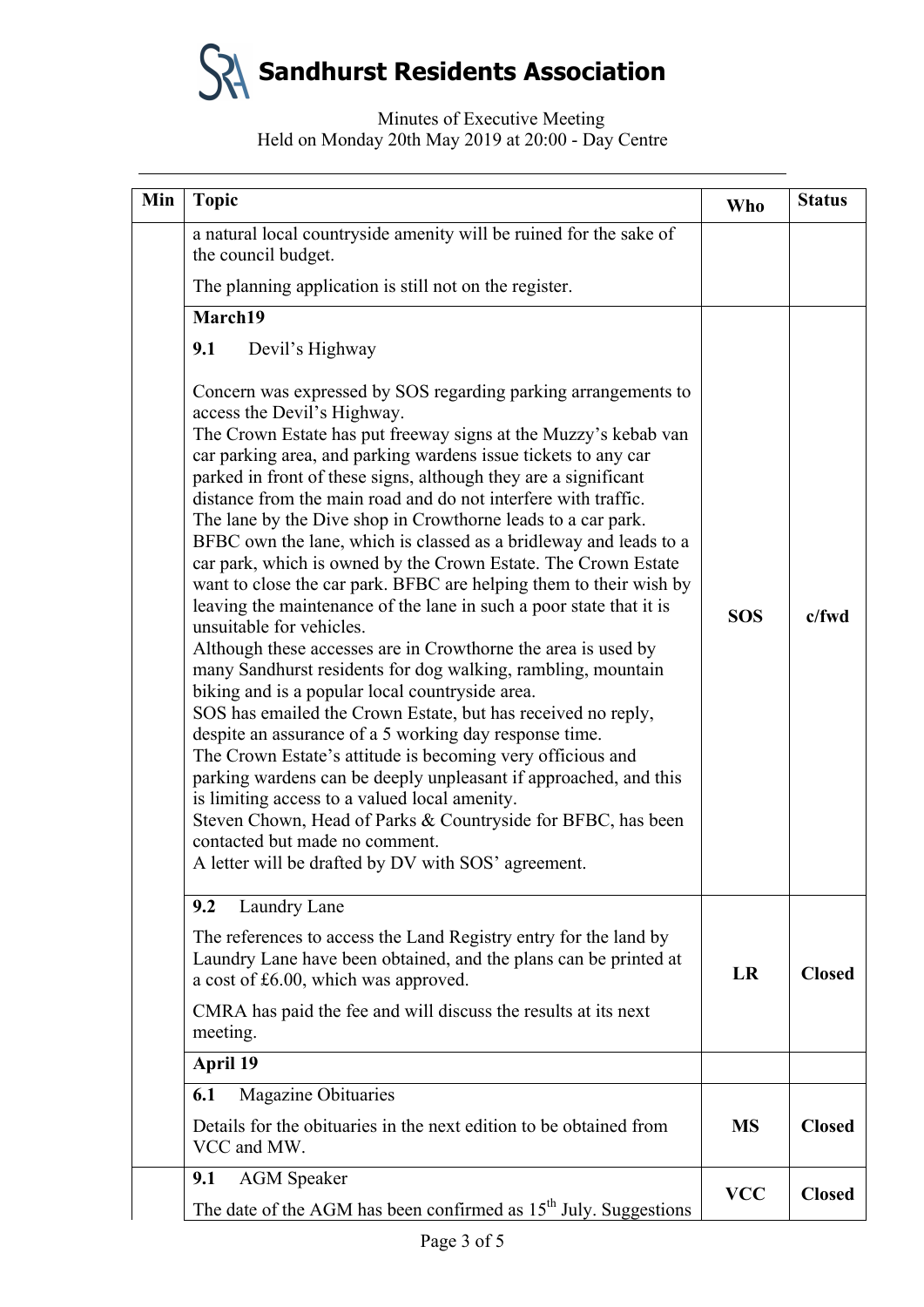# Minutes of Executive Meeting Held on Monday 20th May 2019 at 20:00 - Day Centre

| Min                     | <b>Topic</b>                                                                                                                                                                                                                                                                                                                              | <b>Who</b>                  | <b>Status</b> |
|-------------------------|-------------------------------------------------------------------------------------------------------------------------------------------------------------------------------------------------------------------------------------------------------------------------------------------------------------------------------------------|-----------------------------|---------------|
|                         | for speakers were Stephen Chown or a representative from the<br>RMA.                                                                                                                                                                                                                                                                      |                             |               |
|                         | 9.2<br><b>Meeting Dates</b>                                                                                                                                                                                                                                                                                                               |                             |               |
|                         | The September meeting will be re-instated, so that there is not a<br>two month gap between the August and November meetings. This<br>means that there will be meetings every month except for October<br>and December. The October meeting date will be taken by the<br>party for the distributors. The minutes listing has been updated. |                             | <b>Closed</b> |
|                         | 9.3<br>Committee for next year                                                                                                                                                                                                                                                                                                            |                             |               |
|                         | All current committee members have confirmed that they are<br>happy to stand on the committee for next year.                                                                                                                                                                                                                              |                             | <b>Closed</b> |
|                         | Cattle Schedule<br>9.4                                                                                                                                                                                                                                                                                                                    |                             |               |
|                         | CS raised a query as to whether there is a schedule available for<br>the presence of cattle in Shepherd's Meadows. There is no<br>schedule currently as there is no intention at the moment to graze<br>cattle in the fields.                                                                                                             |                             | <b>Closed</b> |
|                         | Discarded Fishing Lines<br>9.5                                                                                                                                                                                                                                                                                                            |                             |               |
|                         | Dog walkers are warned that there have been instances of fishing<br>lines and hooks abandoned on the river bank by the Blackwater.<br>Hartley Wintney fishing society, which issues the licences, has<br>been notified, and they will check as part of their routine.                                                                     |                             | <b>Closed</b> |
| $\overline{\mathbf{4}}$ | <b>Treasurer's Report</b>                                                                                                                                                                                                                                                                                                                 |                             |               |
|                         | Figures as at end April:                                                                                                                                                                                                                                                                                                                  |                             |               |
|                         | <b>Current Account</b><br>£7,071.66                                                                                                                                                                                                                                                                                                       |                             |               |
|                         | <b>Reserve Account</b><br>£25,455.53                                                                                                                                                                                                                                                                                                      |                             |               |
|                         | <b>Total</b><br>£32,527.19                                                                                                                                                                                                                                                                                                                |                             |               |
| 4.1                     | The annual accounts have been prepared and will be sent to the<br>accountants for verification.                                                                                                                                                                                                                                           |                             |               |
| 4.2                     | A free advert will be placed in the September edition of the<br>magazine.                                                                                                                                                                                                                                                                 |                             |               |
| 5                       | <b>Donations</b>                                                                                                                                                                                                                                                                                                                          |                             |               |
|                         | None received                                                                                                                                                                                                                                                                                                                             |                             |               |
| 6                       | <b>Magazine</b>                                                                                                                                                                                                                                                                                                                           |                             |               |
|                         | The magazine is on track for the June edition but will need proof<br>reading on Wednesday in order to make the date.                                                                                                                                                                                                                      | <b>MS MW</b><br><b>DWLR</b> |               |